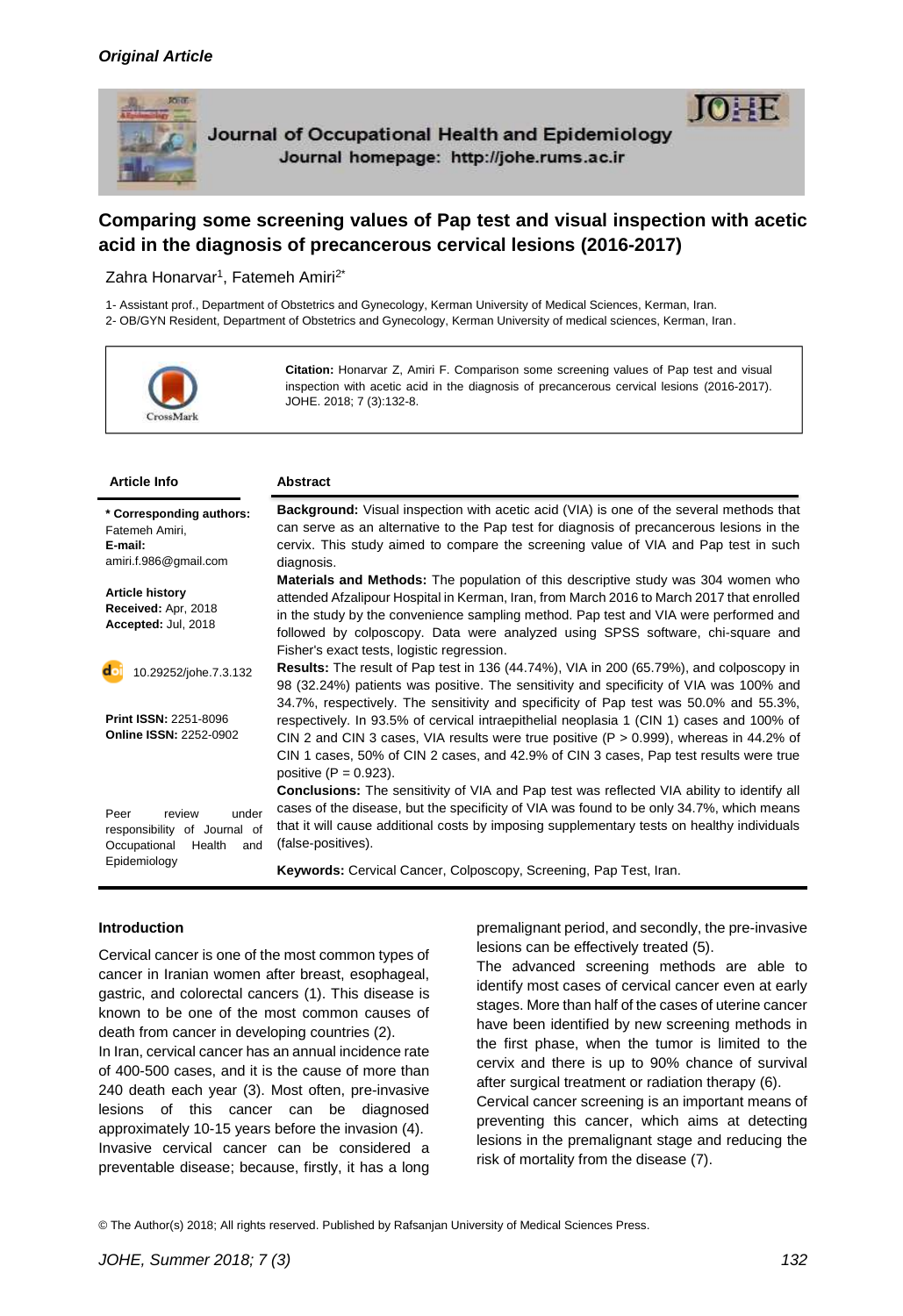For many years, the primary method of cervical cancer screening around the world has been the cytological evaluation method commonly known as Pap smear or Pap test (8). The main objective of this test is to monitor and address the abnormal changes in cervical cells, which, if left unchecked, may progress toward cervical cancer (9). Considering the limitations of Pap test such as low sensitivity, the need for laboratory facilities, trained staff and special equipment, and the problem in tracking the patients great interest has been shown in the prospects of using alternative methods for screening (10).

One of these alternative methods is visual inspection with acetic acid (VIA). In this method, the cervix must be washed with 3-5 percent acetic acid and then visually inspected in search for intraepithelial lesions appearing as white spots, which if found, will indicate that the result is positive. This test is inexpensive, can be performed during the examination, and does not require special equipment or a second person to interpret the results (8).

Some studies have shown that VIA is as sensitive as or even more sensitive than Pap test in the diagnosis of premalignant or malignant lesions in the cervix (8, 11, 12). In less developed regions of Iran, the shortage of medical facilities and trained pathologists limits the effectiveness of cervical cancer screening through Pap test. An evaluation of VIA's effectiveness in diagnosing cervical cancer may significantly contribute to the planning of such efforts, adoption of proper therapeutic strategies, and improvement of health care in these regions and thus in Iran as a whole. In view of these potentials, the present study aimed to compare the sensitivity, specificity, and positive predictive value of VIA and Pap test in screening for cervical cancer. Still, Pap test is approved by the World Health Organization (WHO) as the preferred method of screening for cervical cancer. Therefore, in lowresource settings, it is necessary to seek low-cost, high-efficiency alternatives for the diagnosis of cervical cancer.

### **Materials and Methods**

The population of this descriptive study consisted of non-virgin and non-pregnant women who attended the gynecologic clinic of Afzalipour Hospital in Kerman, Iran, from March 2016 to March 2017.

The inclusion criterion was the consent to participate in the study and the exclusion criteria were virginity, menstruation, and history of cone biopsy, total hysterectomy, or cervical cancer. The sample size was equal to the population ( $n = 304$ ).

A checklist was prepared for collecting and organizing demographic data (age, parity, type of delivery, contraceptive methods, smoking) and the results of clinical and laboratory examinations. All participants were first briefed about the study and asked to fill the form of informed consent, and then underwent gynecologic examination for Pap test and VIA. The VIA examiner was kept blind to the result of Pap test.

At VIA, the cervix was stained with 3-5 percent acetic acid for 30 to 60 seconds, and was then observed under sufficient light. The patients with clearly observable acetowhite lesions were considered VIA-positive. Patients with atypical squamous cells of undetermined significance (ASCUS) or more severe lesions were considered Pap test positive (13). Both tests were performed by the same examiner.

Patients with a positive result in any of these tests were sent to the obstetrics and gynecology clinic of the Afzalipour Hospital for colposcopy. If the result of colposcopy was normal, the patient was considered negative; otherwise, biopsy or endocervical curettage (ECC) was performed. Cytology, biopsy, and ECC samples were sent to the pathology department of the same hospital for examination by a pathologist. If the histological report indicated cervical intraepithelial neoplasia 1 (CIN 1) and more severe lesions, the patient was considered positive. The time between screening tests and colposcopy was 1 to 50 days. Finally, SPSS software (version 23, IBM Corporation, Armonk, NY, USA) was used to analyze the data with the help of descriptive statistical methods, chisquare test and Fisher's exact test. The sensitivity, specificity, and predictive value of each test were calculated [95% confidence interval (CI)]. The significance level of all tests was considered to be 0.05.

## **Results**

A total of 304 patients with mean age of  $38.14 \pm 9.34$ years were examined (age range: 22-75 years).

From 304 women, 31 (10.20%) ones did not have a parity, 58 (19.08%) had one, 107 (35.20%) had two, 54 (17.76%) had three, 26 (8.55%) had four, 18 (5.92%) had five, 1 (0.33%) had six, 3 (0.99%) had seven, 4 (1.31%) had eight, and 2 (0.66%) had ten parities prior to the examination.

The most frequent delivery type was vaginal with 218 cases (71.7%). The most frequent contraception methods, excluding the postmenopausal subjects, were the tubectomy (25.0%) and use of barrier (22.0%). 4.3% of patients were smokers.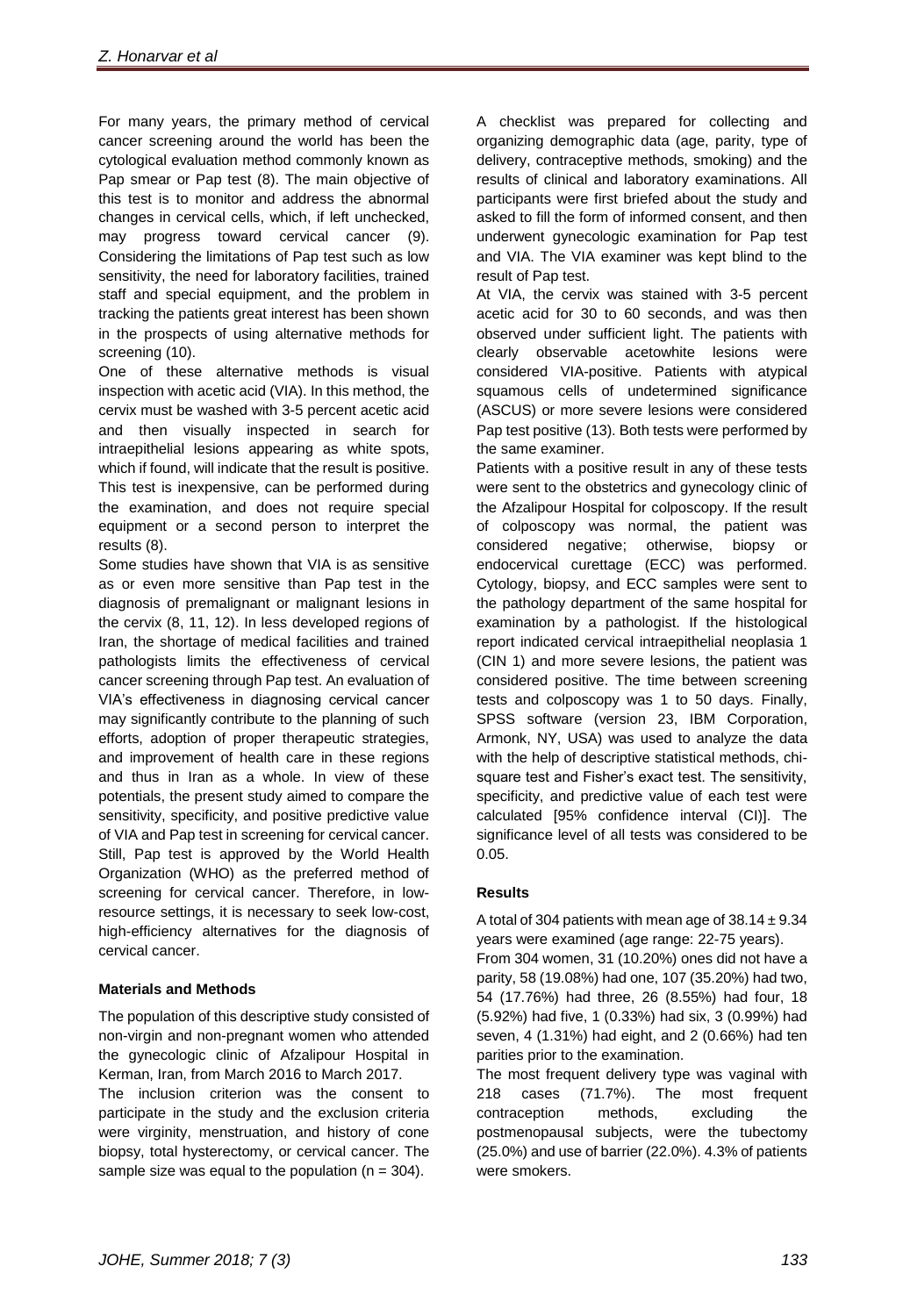There was no significant difference in terms of delivery type between the patients with positive and negative VIA test ( $P = 0.274$ ). However, a significant difference was found between these patients in terms of contraception method ( $P = 0.001$ ). In the cases with positive Pap test, the postmenopausal patients were the most frequent group, and the women who were using barrier and those who had no contraception had the second and third highest frequency, respectively  $(P = 0.017)$ . No significant difference was found between the VIA results ( $P =$ 0.553) or the Pap test results ( $P = 0.500$ ) of smoking and non-smoking patients (Table 1).

|                                                             | Table 1: The relationship between diagnostic tests with type of delivery, contraceptive method, and smoking in women |
|-------------------------------------------------------------|----------------------------------------------------------------------------------------------------------------------|
| referred to Afzalipour Hospital of Kerman, Iran (2016-2017) |                                                                                                                      |

|                  |                    | $VIA*$          |      |             |                 |       | Pap test        |               |     |                 |       |  |
|------------------|--------------------|-----------------|------|-------------|-----------------|-------|-----------------|---------------|-----|-----------------|-------|--|
| Variable         |                    | <b>Positive</b> |      |             | <b>Negative</b> | P     | <b>Positive</b> |               |     | <b>Negative</b> |       |  |
|                  |                    | N               | %    | N           | %               |       | N               | $\frac{9}{6}$ | N   | %               | P     |  |
|                  | Without            | 25              | 12.5 |             | 6.7             |       | 18              | 13.2          | 14  | 8.3             |       |  |
| Type of delivery | Vaginal            | 139             | 69.5 | 79          | 76.0            | 0.274 | 94              | 69.1          | 124 | 73.8            | 0.387 |  |
|                  | <b>Cesarean</b>    | 36              | 18.0 | 18          | 17.3            |       | 24              | 17.6          | 30  | 17.9            |       |  |
|                  | None of them       | 6               | 3.0  | 70          | 67.3            | 0.001 | 22              | 16.2          | 54  | 32.1            | 0.017 |  |
|                  | After              | 101             | 50.5 | $\mathbf 0$ | 0               |       | 54              | 39.7          | 47  | 28.0            |       |  |
|                  | menstruation       |                 |      |             |                 |       |                 |               |     |                 |       |  |
| Contraceptive    | <b>Others</b>      | 4               | 2.0  | $\mathbf 0$ | 0               |       | 3               | 2.2           | 1   | 0.6             |       |  |
| method           | <b>Oral tablet</b> | 19              | 9.5  | 0           | 0               |       | 6               | 4.4           | 13  | 7.7             |       |  |
|                  | IUD**              | 4               | 2.0  | 8           | 7.7             |       | 7               | 5.1           | 5   | 3.0             |       |  |
|                  | <b>Barrier</b>     | 48              | 24.0 | 19          | 18.3            |       | 32              | 23.5          | 35  | 20.8            |       |  |
|                  | Tubectomy          | 18              | 9.0  | 7           | 6.7             |       | 12              | 8.8           | 13  | 7.7             |       |  |
| <b>Smoking</b>   | <b>Yes</b>         | 10              | 5.0  | 3           | 2.9             |       | 7               | 5.1           | 6   | 3.6             | 0.500 |  |
|                  | <b>No</b>          | 190             | 95.0 | 101         | 97.1            | 0.553 | 129             | 94.9          | 162 | 96.4            |       |  |

**\* VIA:** Visual inspection with acetic acid;

**\*\* IUD:** Intrauterine device

The results showed that there was no correlation between number of parities with VIA test  $(P = 0.163)$ and Pap test  $(P = 0.176)$ .

In total, 77 cases of CIN 1, 10 cases of CIN 2, and 7 cases of CIN 3 were observed. VIA was positive in 93.5% of CIN 1 cases and 100% of CIN 2 and CIN 3 cases. In comparison, Pap test revealed only 42.2% of CIN 1 cases, 50% of CIN 2 cases, and 42.9% of CIN 3 cases.

The results of VIA and Pap test with colposcopy are compared in table 2. Of 98 patients who were ultimately diagnosed positive, 93 cases were successfully identified by VIA (true positive) and 5 were not identified by this method (false negative). This test also incorrectly identified 107 healthy people as positive (false positive). Of 98 patients who were ultimately diagnosed positive, only 54 cases were successfully identified by Pap test (true positive), and 44 cases remained unidentified by this method (false negative). Pap test falsely identified 82 healthy people as positive (false positive).

|  | Table 2: The sensitivity and specificity of the visual inspection with acetic acid (VIA) and Pap test with the golden test |  |  |  |  |  |  |  |  |  |
|--|----------------------------------------------------------------------------------------------------------------------------|--|--|--|--|--|--|--|--|--|
|  | (standard) of colposcopy of women referred to Afzalipour Hospital of Kerman, Iran (2016-2017)                              |  |  |  |  |  |  |  |  |  |

|          |   | Colposcopy |     |       |  |  |
|----------|---|------------|-----|-------|--|--|
|          |   |            |     | Total |  |  |
| VIA*     |   | 93         | 107 | 200   |  |  |
|          | ۰ |            | 99  | 104   |  |  |
| Pap test |   | 54         | 82  | 136   |  |  |
|          |   | 44         | 124 | 168   |  |  |
| Total    |   | 98         | 206 | 304   |  |  |

**\* VIA:** Visual inspection with acetic acid

The VIA managed to correctly identify 95% of positive cases, which reflects its high sensitivity in the diagnosis of precancerous cervix lesions. However, the specificity of this test (i.e., the ratio of healthy patients who have been correctly identified as being healthy) was calculated to be 48.06%, which is very low. The positive predictive value (PPV) of VIA was found to be 46.5%. The PPV is the probability that the subjects who tested positive indeed have the disease. Mathematically, this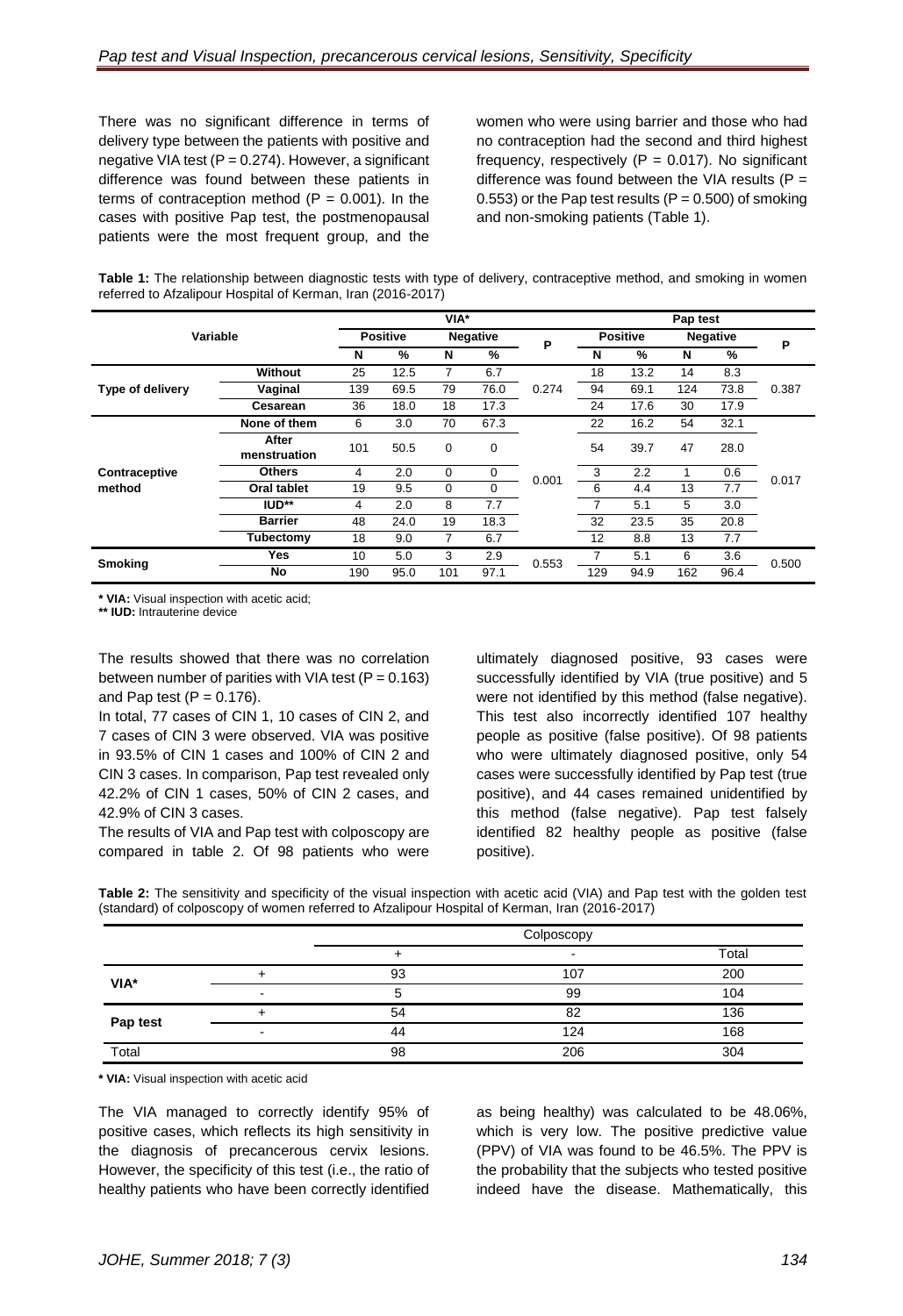parameter is the ratio of the number of true positives to the number of positive calls, i.e., the number of all patients who have been identified, truly or falsely, as positive. According to the positive likelihood ratio calculated for VIA, this method makes the diagnosis 1.83 times more accurate. It can be seen that only about half of the patients who were ultimately diagnosed positive also tested positive using Pap smear. Accordingly, the sensitivity of Pap test in the diagnosis of precancerous cervical lesions was calculated to be 55.1%. The specificity of this test was found to be 61.19%. The PPV of Pap test was calculated to be 39.71%, and the positive likelihood index calculated for this test indicates that it makes the diagnosis 1.38 times more accurate (Table 3).

**Table 3:** The results of diagnosis of cervical cancer by the visual inspection with acetic acid (VIA) and Pap test methods in women referred to Afzalipour Hospital of Kerman, Iran (2016-2017)

| Indicator                         |        | VIA*             | Pap test |                  |  |  |
|-----------------------------------|--------|------------------|----------|------------------|--|--|
|                                   | Value  | 95% Cl**         | Value    | 95% CI           |  |  |
| <b>Sensitivity</b>                | 94.90% | 88.49% to 98.32% | 55.10%   | 44.72% to 65.17% |  |  |
| <b>Specificity</b>                | 48.06% | 41.06% to 55.11% | 60.19%   | 53.16% to 66.93% |  |  |
| <b>Positive likelihood ratios</b> | 1.83   | 1.59 to 2.10     | 1.38     | 1.08 to 1.77     |  |  |
| <b>Negative likelihood ratios</b> | 0.11   | $0.04$ to $0.25$ | 0.75     | $0.58$ to $0.95$ |  |  |
| Positive predictive value         | 46.50% | 43.06% to 49.97% | 39.71%   | 34.01% to 45.70% |  |  |
| Negative predictive value         | 95.19% | 89.28% to 97.92% | 73.81%   | 68.79% to 78.28% |  |  |

**\* VIA:** Visual inspection with acetic acid;

**\*\* CI:** Confidence interval

Table 4 presents the results of logistic regression analysis of the relationship between the variables that affect VIA results. Most of the studied variables were not significantly correlated with the outcome of VIA. The only exclusion in this regard was the contraception method, in the sense that women who

were not using any contraception method were 86 times less likely to be VIA positive than postmenopausal patients, and were 14 times less likely to be VIA positive than patients who were using barrier contraception.

| Table 4: Results of logistic regression analysis: Investigating the relationship between effective variables on the outcome |  |  |  |
|-----------------------------------------------------------------------------------------------------------------------------|--|--|--|
| of the visual inspection with acetic acid (VIA) of women referred to Afzalipour Hospital of Kerman, Iran (2016-2017)        |  |  |  |

| Variable                | В        | P       | Exp(B)      | 95% Cl $*$ for $Exp(B)$ | <b>Hosmer</b> and<br>Lemeshow |       |
|-------------------------|----------|---------|-------------|-------------------------|-------------------------------|-------|
|                         |          |         |             | Lower                   | <b>Upper</b>                  | P     |
| Age                     | $-0.048$ | 0.259   | 0.954       | 0.878                   | 1.036                         |       |
| <b>Parity</b>           | $-0.387$ | 0.194   | 0.679       | 0.379                   | 1.218                         |       |
| No delivery             |          | ------  | ------      | ------                  | ------                        |       |
| <b>Vaginal delivery</b> | 1.528    | 0.222   | 4.610       | 0.396                   | 53.618                        |       |
| <b>Cesarean</b>         | 0.305    | 0.617   | 1.357       | 0.410                   | 4.496                         |       |
| No contraceptive        | ------   | ------  | ------      | ------                  | ------                        |       |
| After menstruation      | $-5.051$ | < 0.001 | 0.006       | 0.001                   | 0.056                         | 0.895 |
| <b>Other</b>            | 20.021   | 0.996   | 495703179.6 | 0.000                   |                               |       |
| Oral tab                | 17.621   | 0.999   | 44933302.4  | 0.000                   |                               |       |
| $ID**$                  | 18.547   | 0.999   | 113468637.5 | 0.000                   |                               |       |
| <b>Barrier</b>          | $-3.527$ | 0.002   | 0.029       | 0.003                   | 0.288                         |       |
| Tubectomy               | $-1.580$ | 0.074   | 0.206       | 0.036                   | 1.165                         |       |
| <b>Smoking</b>          | $-1.867$ | 0.336   | 0.155       | 0.003                   | 6.908                         |       |

**\* CI:** Confidence interval

**\*\* IUD:** Intrauterine device

The results of logistic regression analysis of the relationship between the variables that affect Pap test results are presented in Table 5. None of the

variables had a significant relationship with the results of Pap test.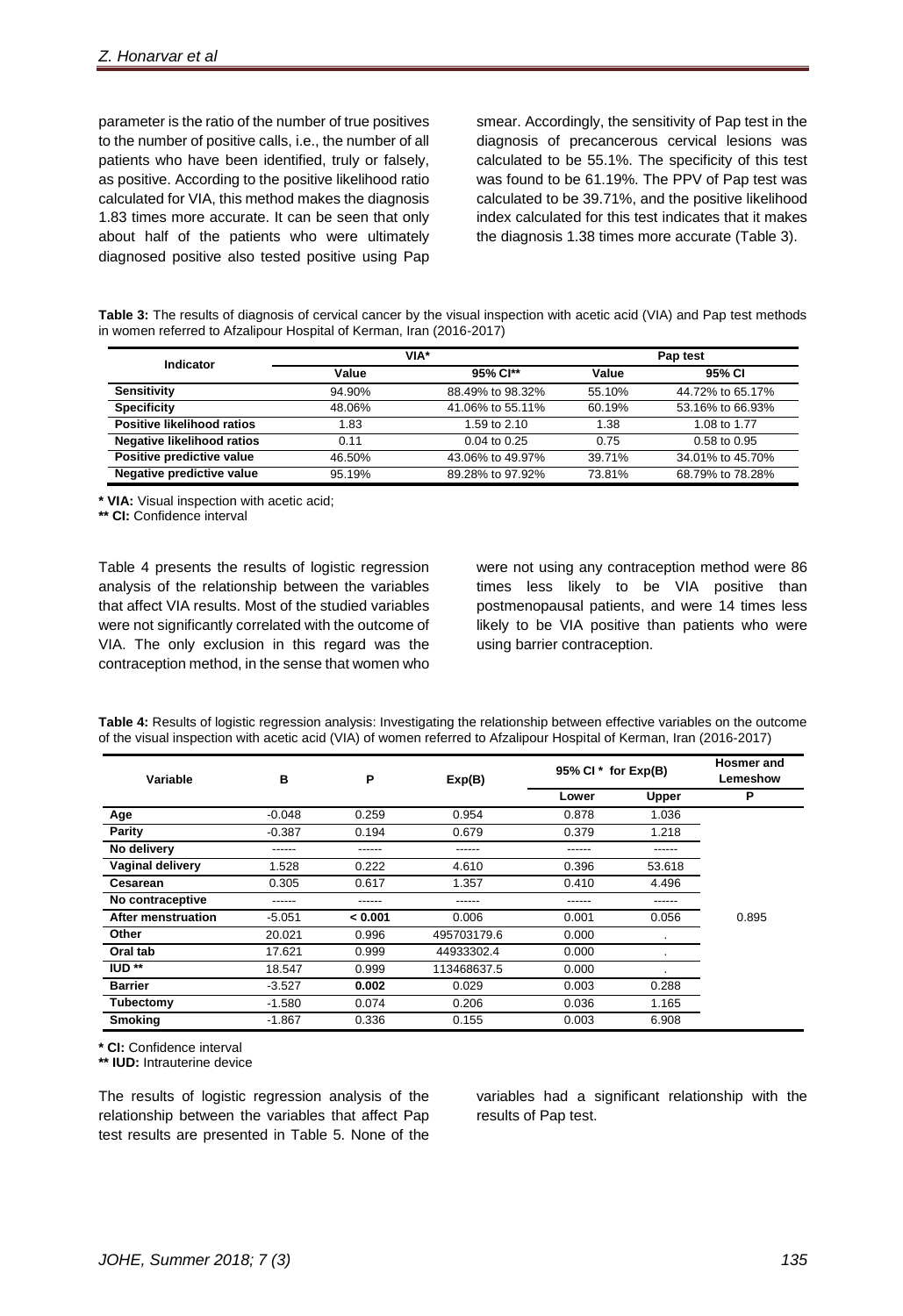| Variable                | B        | P      | Exp(B)       | 95% Cl* for Exp(B) | <b>Hosmer</b> and<br>Lemeshow |       |
|-------------------------|----------|--------|--------------|--------------------|-------------------------------|-------|
|                         |          |        |              | Lower              | <b>Upper</b>                  | P     |
| Age                     | 0.031    | 0.150  | 1.032        | 0.989              | 1.076                         |       |
| <b>Parity</b>           | 0.049    | 0.684  | 1.050        | 0.830              | 1.327                         |       |
| No delivery             | ------   | ------ | ------       | ------             | ------                        |       |
| <b>Vaginal delivery</b> | 0.735    | 0.224  | 2.085        | 0.638              | 6.811                         |       |
| <b>Cesarean</b>         | $-0.189$ | 0.630  | 0.827        | 0.383              | 1.788                         |       |
| No contraceptive        | ------   | ------ | ------       | ------             | ------                        |       |
| After menstruation      | $-0.555$ | 0.333  | 0.574        | 0.187              | 1.766                         | 0.718 |
| <b>Other</b>            | 0.477    | 0.379  | 1.611        | 0.557              | 4.663                         |       |
| Oral tab                | 21.088   | 0.999  | 1439946913.0 | 0.000              | ٠                             |       |
| $ID**$                  | $-0.244$ | 0.766  | 0.784        | 0.158              | 3.891                         |       |
| <b>Barrier</b>          | 0.128    | 0.879  | 1.137        | 0.218              | 5.926                         |       |
| Tubectomy               | 0.064    | 0.913  | 1.066        | 0.337              | 3.370                         |       |
| <b>Smoking</b>          | $-0.079$ | 0.908  | 0.924        | 0.242              | 3.529                         |       |

**Table 5:** Results of logistic regression analysis: Investigating the relationship between effective variables on the outcome of the Pap test of women referred to Afzalipour Hospital of Kerman, Iran (2016-2017)

**\* CI:** Confidence interval

**\*\* IUD:** Intrauterine device

Finally, the results of VIA and Pap test were compared using the receiver operating characteristic (ROC) curve. As can be seen, the area under the curve (AUC) obtained for VIA was 0.715 (95% CI: 0.658-0.772), that is greater than the one obtained for Pap test that was 0.576 (95% CI: 0.508-0.645), which suggests that VIA is of higher diagnostic value than Pap smear (Figure 1).



**Figure 1:** The comparison of visual inspection with acetic acid (VIA) and Pap test of women referred to Afzalipour Hospital of Kerman, Iran (2016-2017) in receiver operating characteristic (ROC) curve (The gold test is colposcopy)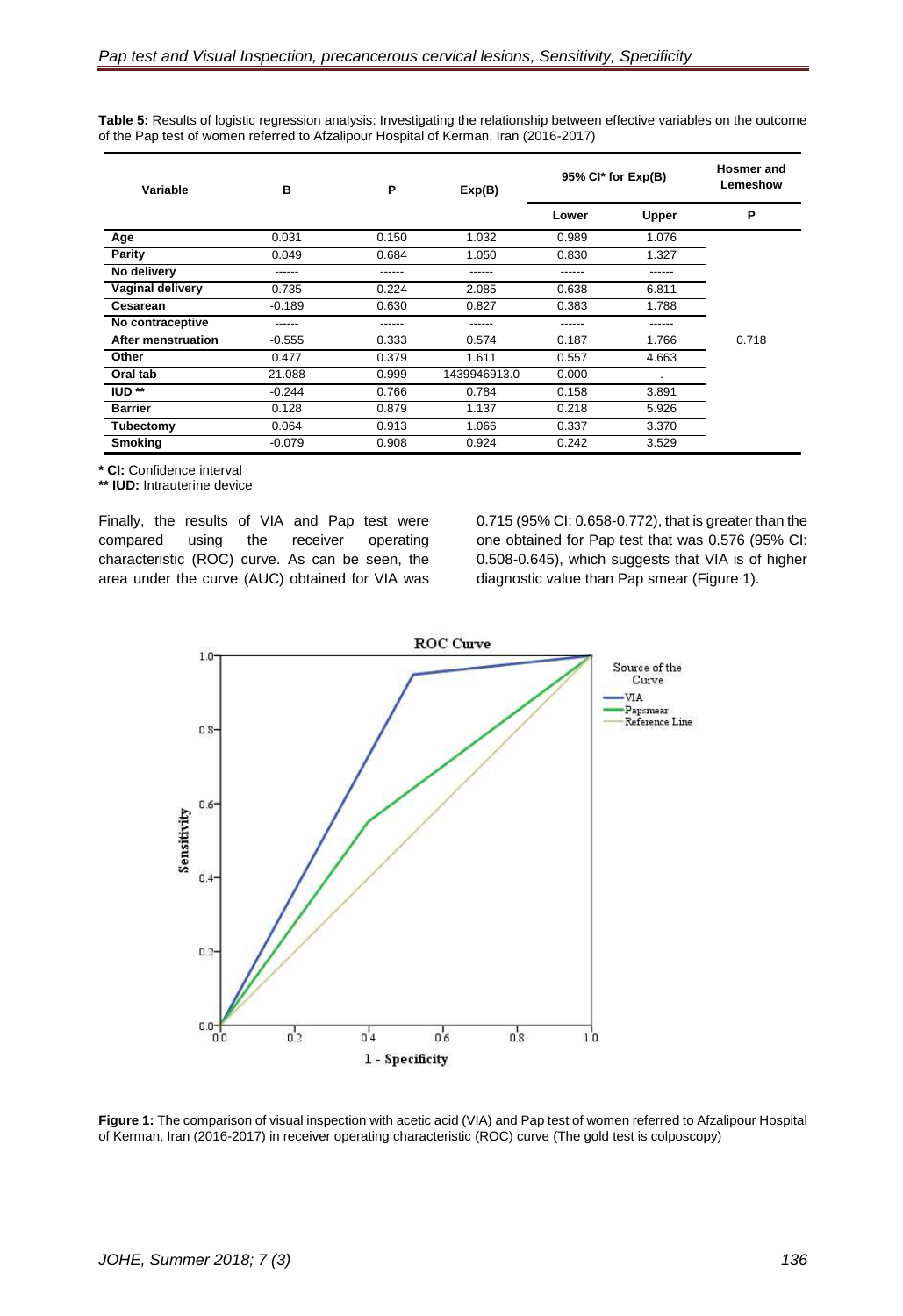### **Discussion**

One of the most important goals of Pap test is the cervical cancer screening as a prerequisite for control and prevention measures. This method has a proven efficacy in confirming cervical cancer (14), but colposcopy, which is a semi-invasive diagnostic biopsy, still plays the primary role in this regard (15, 16). Pap test has long been the most common method of screening for cervical malignancies in developed countries. However, because of its need for sampling and laboratory equipment, such screening is difficult to be performed in underdeveloped and developing countries (17). As a result, researchers have long searched for alternative methods of cervix screening. Many researchers have suggested that VIA has the potential to serve this purpose. VIA has been already approved in various studies as a valid method of cervical cancer screening (8, 11, 18, 19). This method has been shown to facilitate such screening in underdeveloped regions (12). In a study by Bhattacharyya et al they compared the diagnostic value of VIA and Pap test in screening for cervical cancer in 300 women aged 18 to 60 years. The sensitivity of VIA test and Pap test was 87% and 93%, respectively, which showed that VIA test can be used as an effective method for early diagnosis of cervical cancer (19).

In the present study, VIA test was successful in identifying 93.5% of CIN 1 cases and 100% of CIN 2 and CIN 3 cases, whereas Pap test was successful in identifying only 42.2% of CIN 1 cases, 50% of CIN 2 cases, and 42.9% of CIN 3 cases. Therefore, VIA was found to be considerably more effective than Pap test in identifying premalignant cases. The results reported by Fakour (8), Bhattacharyya (19), and Consul (20) confirm this finding.

In the present study, VIA showed 100% sensitivity and 34.7% specificity, while Pap test showed 50.0% sensitivity and 55.3% specificity. These results are consistent with the findings of other studies in this field (8, 11). In our study, the false positive rate of VIA was 2.0%, which is considerably lower than the rates reported in similar studies (21, 22). Perhaps the reason for the conflict of results is the young research community, because in young people, ectropion and metaplasia are more common (23). The study of Ardahan et al. in Turkey reported 82.14% sensitivity and 50% specificity for VIA, and suggested that VIA can serve as the method of choice for cervical malignancy screening (11). The study carried out by Consul in India reported that the sensitivity and specificity of VIA was 84.2% and 55.2% and sensitivity and specificity of Pap test was 84.2% and 62.1%, respectively. Like the previous

work, these researchers recommended the use of VIA for screening because of its cost-effectiveness, ease of implementation, and high sensitivity (20). Goel applied another method of these tests on 400 women. He used large loop excision of the transformation zone (LLETZ) as the gold standard of diagnosis. The LLETZ method was applied if the result of VIA, Pap test, and colposcopy of the patients was positive. The sensitivity and specificity of VIA was 96.7% and 36.4% and Pap test was 50% and 90%, respectively. They suggested that VIA methods be combined with methods such as colposcopy or Pap test (24). Longatto-Filho showed that Pap test seems a realistic option to improve the detection of high-grade lesions in population-based screening programs (25).

The specificity of VIA in the present study was 34.7%, which signifies the relatively low ability of the method to successfully identify healthy patients. The PPV of VIA, that is the probability that the subjects who tested positive using VIA truly have the disease, was 2%. According to the positive likelihood index calculated for VIA, this diagnostic test is able to make the diagnosis 1.5 times more accurate. The specificity of Pap test was found to be 53.3%, which means that this test correctly identified about half of the healthy patients. The PPV of Pap test was 1.5%, and according to the positive likelihood index, this test is able to make the diagnosis 1.1 times more accurate. From limitations of this study was the discontent of some people with colposcopy. This reduced the positive cases of malignancy. Moreover, the multi-partnership and genital tract infections have not been investigated. It is suggested that in the future studies attention should be paid to the multi-partnership and the history of infections as the causes of malignancy.

### **Conclusion**

This study aimed to compare the performance of VIA and Pap test in the diagnosis of precancerous cervical lesions in terms of sensitivity, specificity, PPV, and positive likelihood ratio. The differences suggest that VIA is more successful than Pap test in improving the diagnosis of precancerous lesions in the cervix. Based on this finding, screening at community settings in Kerman should include a combination of VIA, followed by confirmatory colposcopy to increase the efficiency of screening.

#### **Acknowledgement**

We would like to thank all women who participated in the study and express our gratitude to all collaborating pathologists, nurses, and midwives of